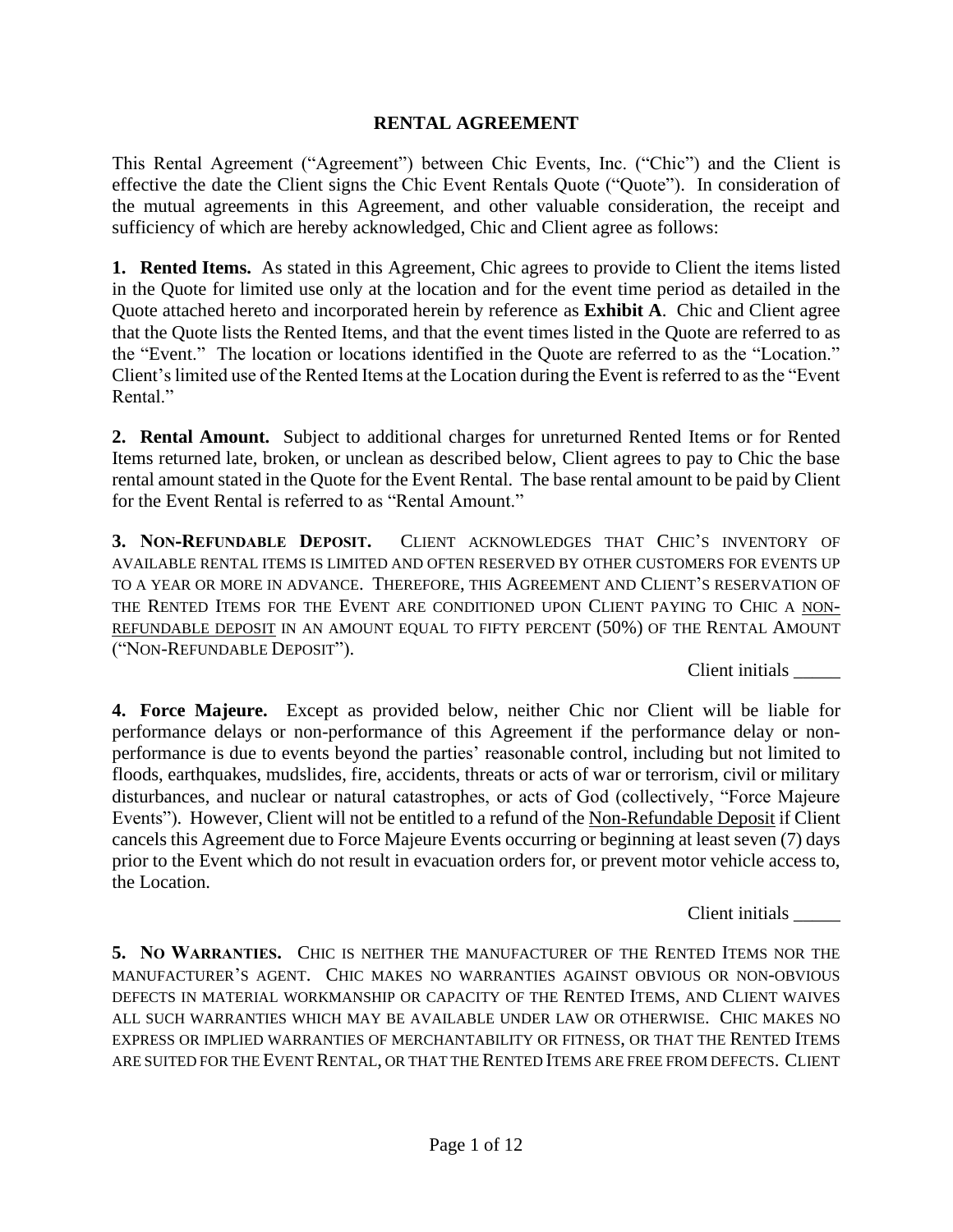WAIVES ANY AND ALL SUCH WARRANTIES AND ASSUMES ALL RISK IN USE AND/OR HANDLING OF THE RENTED ITEMS, WHETHER USED IN ACCORDANCE WITH DIRECTIONS OR NOT.

Client initials \_\_\_\_\_

**6. WAIVER AND RELEASE OF LIABILITY.** CLIENT RELEASES, WAIVES, DISCHARGES, AND PROMISES NOT TO SUE CHIC OR ITS OFFICERS, DIRECTORS, EMPLOYEES, AGENTS, CONTRACTORS, OR AFFILIATES, FOR ANY AND ALL PERSONAL OR BODILY INJURIES OR DEATH OR LOSS OR DAMAGES OR CLAIMS OR DEMANDS THEREFOR (COLLECTIVELY, "CLAIMS") ARISING FROM CLIENT'S USE OF THE RENTED ITEMS, EXCEPT FOR SUCH CLAIMS THAT WERE CAUSED BY CHIC'S NEGLIGENCE IN INSTALLING THE RENTED ITEMS, AND REGARDLESS OF WHETHER CLIENT WAS ACTUALLY USING THE RENTED ITEMS AT THE TIME SUCH CLAIMS AROSE. CLIENT'S WAIVER AND RELEASE OF LIABILITY ALSO INCLUDES, BUT IS NOT LIMITED TO, ANY LOSS, DAMAGE, OR DESTRUCTION OF PERSONAL PROPERTY OF CLIENT OR CLIENT'S GUESTS AND IS INTENDED TO BE A COMPLETE RELEASE OF CHIC'S RESPONSIBILITY FOR CLIENT'S CLAIMS IN CONNECTION WITH CLIENT'S USE OF THE RENTED ITEMS. Client initials \_\_\_\_\_

**7. ASSUMPTION OF RISK.** CLIENT UNDERSTANDS AND AGREES THAT CLIENT'S USE OF THE RENTED ITEMS IS COMPLETELY VOLUNTARY, AND THAT USE OF THE RENTED ITEMS CAN BE A DANGEROUS ACTIVITY INVOLVING NUMEROUS RISKS OF SERIOUS INJURY OR DEATH. CLIENT ALSO UNDERSTANDS AND ACKNOWLEDGES THAT THESE INJURIES MAY IMPAIR OTHER ASPECTS OF CLIENT'S GENERAL HEALTH AND WELL-BEING. THE SPECIFIC RISKS VARY AND MAY INCLUDE: (1) MINOR INJURIES SUCH AS SCRATCHES, BRUISES, AND SPRAINS; (2) MAJOR INJURIES SUCH AS EYE INJURY OR LOSS OF SIGHT, JOINT OR BACK INJURIES, HEART ATTACKS, AND CONCUSSIONS; (3) CATASTROPHIC INJURIES, INCLUDING PARALYSIS AND DEATH. DESPITE CLIENT'S UNDERSTANDING OF THE RISKS ASSOCIATED WITH THE USE OF THE RENTED ITEMS, CLIENT KNOWINGLY AND VOLUNTARILY ASSUMES ALL RISKS ASSOCIATED WITH CLIENT'S USE OF THE RENTED ITEMS, INCLUDING BUT NOT LIMITED TO THE RISKS STATED IN THIS AGREEMENT. CLIENT FURTHER AGREES THAT CLIENT WILL NOT USE THE RENTED ITEMS WITHOUT FIRST BEING FAMILIAR WITH THE SAFE USE OF THE RENTED ITEMS, AND THAT CLIENT WILL IMMEDIATELY INFORM CHIC IF CLIENT BECOMES AWARE OF ANY UNSAFE RENTED ITEMS OR CONDITIONS.

Client initials \_\_\_\_\_

**8. INDEMNIFICATION.** CLIENT AGREES TO INDEMNIFY, DEFEND, AND HOLD HARMLESS CHIC AND ITS OFFICERS, DIRECTORS, EMPLOYEES, AGENTS, CONTRACTORS, OR AFFILIATES AGAINST ANY AND ALL CLAIMS, INCLUDING JUDGMENTS, COSTS, AND EXPENSES, INCLUDING BUT NOT LIMITED TO ATTORNEYS' FEES, WHICH IN ANY MANNER ARISE FROM CLIENT'S USE OF THE RENTED ITEMS.

Client initials \_\_\_\_\_

**9. WAIVER OF LIABILITY, ASSUMPTION OF RISK, AND INDEMNIFICATION RELATING TO THE 2019 NOVEL CORONAVIRUS.** THE 2019 NOVEL CORONAVIRUS ("COVID-19") HAS BEEN DECLARED A WORLDWIDE PANDEMIC BY THE WORLD HEALTH ORGANIZATION. COVID-19 IS EXTREMELY CONTAGIOUS AND IS BELIEVED TO SPREAD MAINLY FROM PERSON-TO-PERSON CONTACT. AS A RESULT, FEDERAL, STATE, AND LOCAL GOVERNMENTS AND HEALTH AGENCIES RECOMMEND PHYSICAL DISTANCING AND HAVE, IN MANY LOCATIONS, PROHIBITED THE CONGREGATION OF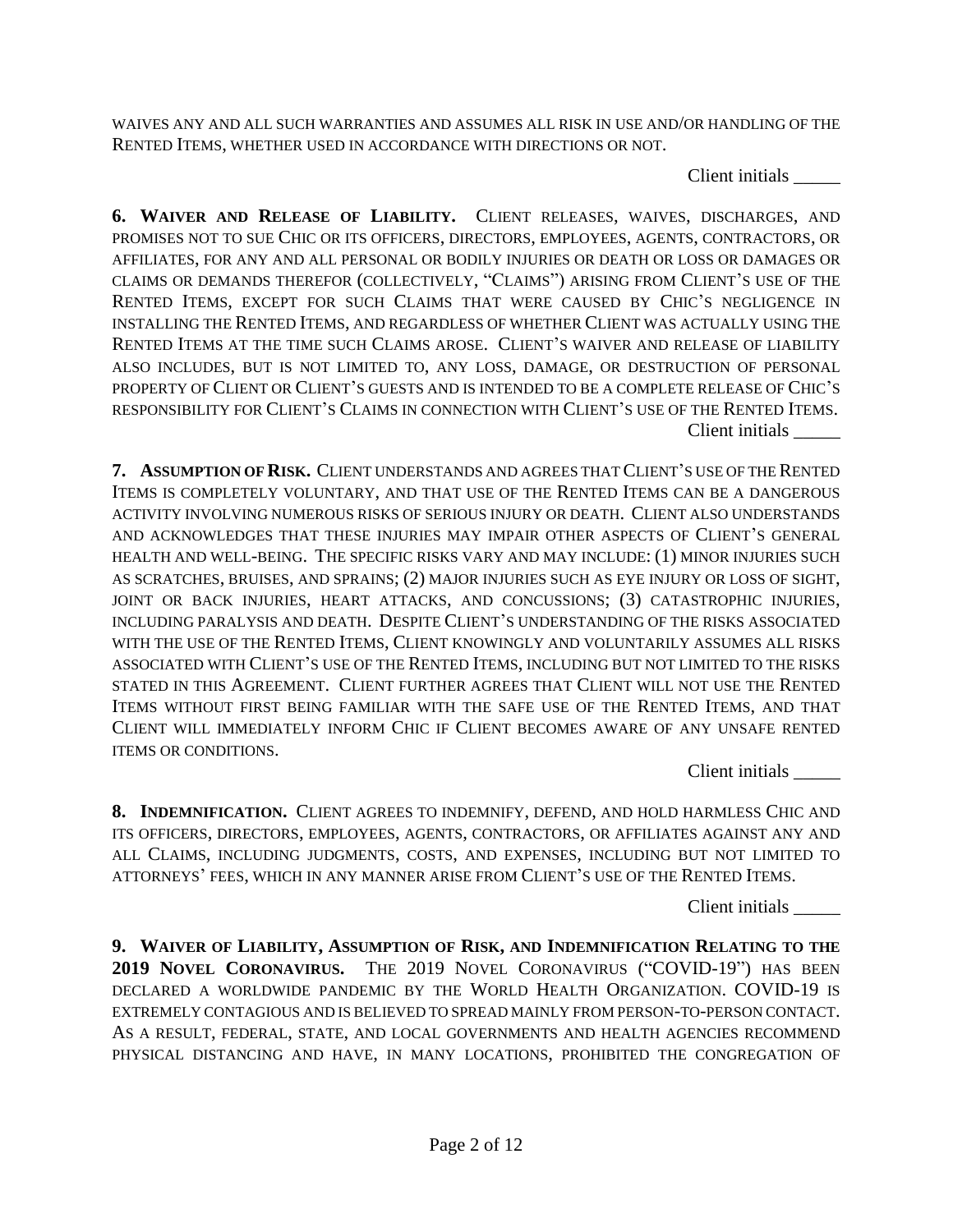GROUPS OF PEOPLE. ADDITIONALLY, FEDERAL, STATE, AND LOCAL GOVERNMENTS AND HEALTH AGENCIES HAVE ESTABLISHED GUIDANCE TO REDUCE THE POTENTIAL SPREAD OF COVID-19.

**a. ASSUMPTION OF RISK.** CHIC HAS TAKEN CERTAIN STEPS TO IMPLEMENT RECOMMENDED GUIDANCE AND PROTOCOLS ISSUED BY FEDERAL, STATE, AND LOCAL AUTHORITIES FOR SLOWING THE TRANSMISSION OF COVID-19 (*SEE* **APPENDIX A**). CLIENT ACKNOWLEDGES AND AGREES THAT CHIC MAY REVISE ITS PROCEDURES AT ANY TIME BASED UPON UPDATED RECOMMENDED GUIDANCE AND PROTOCOLS ISSUED BY FEDERAL, STATE, AND LOCAL GOVERNMENTS AND HEALTH AGENCIES. CLIENT AGREES TO COMPLY WITH CHIC'S CURRENT AND REVISED PROCEDURES DURING CLIENT'S USE OF THE RENTED ITEMS. CLIENT FULLY UNDERSTANDS AND ACCEPTS BOTH THE KNOWN AND UNKNOWN POTENTIAL DANGERS ARISING FROM CLIENT'S USE OF THE RENTED ITEMS AND CLIENT ACKNOWLEDGES THAT THE USE OF THE RENTED ITEMS BY CLIENT MAY, DESPITE CHIC'S REASONABLE EFFORTS TO MITIGATE SUCH DANGERS, RESULT IN EXPOSURE TO COVID-19, WHICH COULD RESULT IN QUARANTINE REQUIREMENTS, SERIOUS ILLNESS, DISABILITY, AND/OR DEATH.

Client initials \_\_\_\_\_

**b. WAIVER AND RELEASE OF LIABILITY.** CLIENT RELEASES, WAIVES, DISCHARGES, AND PROMISES NOT TO SUE CHIC OR ITS OFFICERS, DIRECTORS, EMPLOYEES, AGENTS, CONTRACTORS, AND AFFILIATES, FOR ANY CLAIM ARISING FROM (1) EXPOSURE TO COVID-19, WHICH EXPOSURE COULD RESULT IN CLIENT OR OTHER INDIVIDUALS EXPERIENCING QUARANTINE REQUIREMENTS, SERIOUS ILLNESS, DISABILITY, AND/OR DEATH, OR (2) CLIENT'S FAILURE TO COMPLY WITH FEDERAL, STATE, AND LOCAL GOVERNMENTS' AND HEALTH AGENCIES' GUIDANCE ARISING FROM CLIENT'S USE OF THE RENTED ITEMS, AND REGARDLESS OF WHETHER CLIENT WAS ACTUALLY USING THE RENTED ITEMS AT THE TIME SUCH CLAIMS AROSE. CLIENT'S WAIVER AND RELEASE OF LIABILITY ALSO INCLUDES, BUT IS NOT LIMITED TO, ANY EXPOSURE TO COVID-19 BY CLIENT'S GUESTS AND IS INTENDED AND AGREED TO BE A COMPLETE RELEASE OF ALL CLAIMS ARISING FROM CLIENT'S EXPOSURE OR POTENTIAL EXPOSURE TO COVID-19 IN CONNECTION WITH CLIENT'S USE OF THE RENTED ITEMS.

Client initials \_\_\_\_\_

**c. INDEMNIFICATION.** CLIENT AGREES TO INDEMNIFY, DEFEND, AND HOLD HARMLESS CHIC AND ITS OFFICERS, DIRECTORS, EMPLOYEES, AGENTS, CONTRACTORS, AND AFFILIATES AGAINST ANY AND ALL CLAIMS, LOSS, DAMAGE AND LIABILITY, INCLUDING JUDGMENTS, COSTS, EXPENSES AND ATTORNEYS' FEES, WHICH IN ANY MANNER ARISE DIRECTLY OR INDIRECTLY FROM CLIENT'S USE OF THE RENTED ITEMS OR ANY EXPOSURE OR POTENTIAL EXPOSURE TO COVID-19.

Client initials \_\_\_\_\_

**10. Chic's delivery and pick-up of Rented Items.** Unless otherwise agreed to by Chic and Client as indicated in the Quote, Chic and Client agree to the following terms regarding Chic's delivery and pick-up of Rented Items. Chic shall deliver and pick-up the Rented Items on the dates indicated in the Quote for delivery and pick-up at a secure location no closer to the Location than fifty (50) feet from where Chic's delivery vehicle or vehicles can legally and safely park. Chic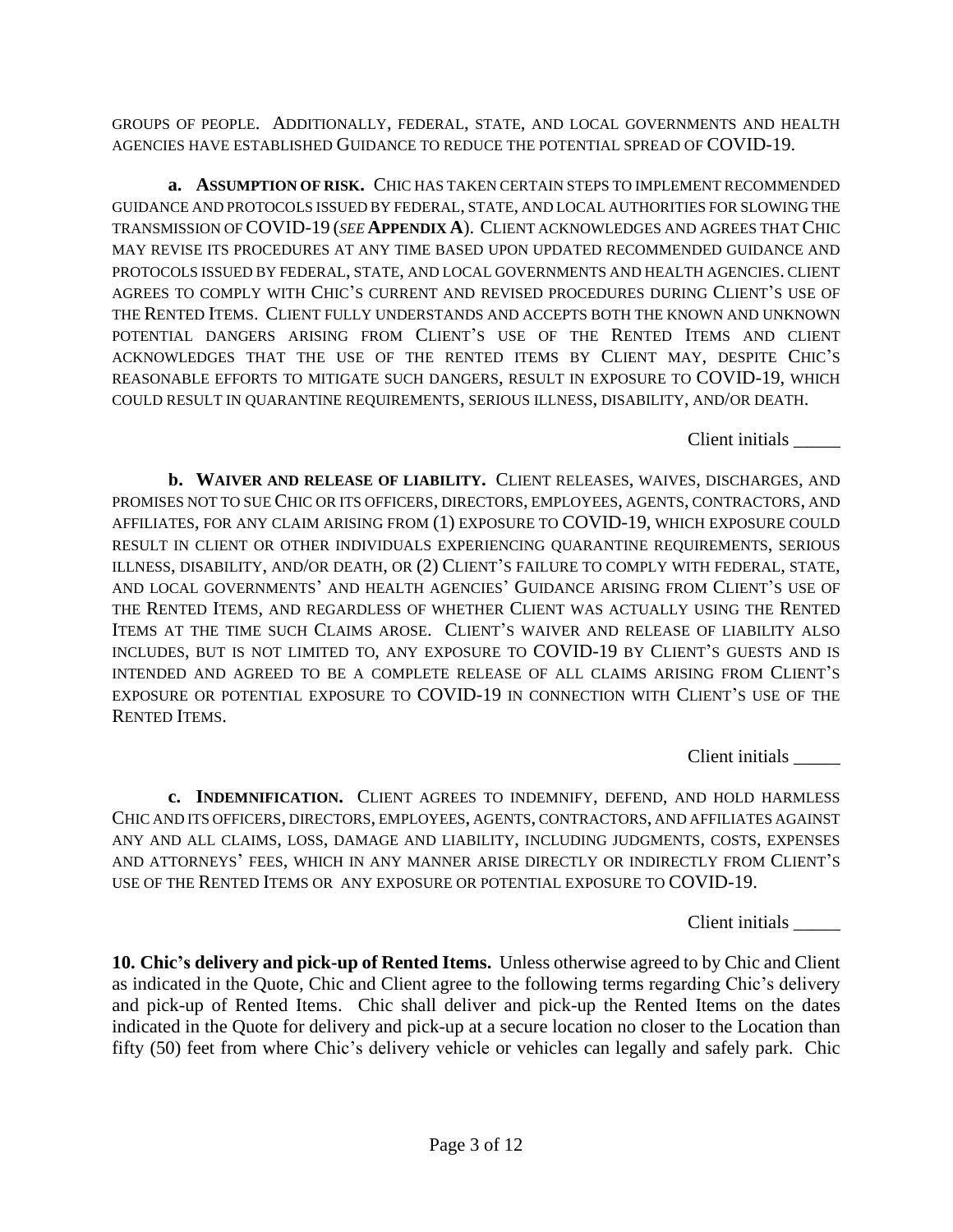shall not be responsible for set-up and tear-down of Rented Items consisting of tables and chairs. If any additional delivery, pick-up, set-up, and/or tear-down services by Chic are requested by Client at the time of delivery or pick-up, subject to Chic's availability to provide the additional services requested, Client agrees to pay to Chic a sum of \_\_\_\_\_\_\_\_ dollars  $(\frac{6}{2})$  per hour for each Chic employee's additional time spent providing the requested additional services. If, at the time of pick-up, Chic determines that additional tear-down or pick-up services are required as a result of Client's failure to properly and/or timely tear-down and deliver the Rented Items to the proper secure location for Chic's pick-up, Client shall pay to Chic a sum of \_\_\_\_\_\_\_ dollars (\$\_\_\_) per hour for each Chic employee's additional time spent providing the necessary additional services, and shall pay to Chic an amount equal to the total dollar amount due listed in the Quote for each day Client's failure to properly and/or timely tear-down and deliver the Rented Items to the proper secure location results in the delay of the return of the Rented Items.

**11. Client's pick-up and return of Rented Items.** Unless otherwise agreed to by Chic and Client as indicated in the Quote, Client shall pick-up from and return to Chic the Rented Items on the delivery and pick-up dates indicated in the Quote at Chic's premises during Chic's regular business hours, in the same condition and repair as when delivered to Client, subject only to reasonable wear and tear. Reasonable wear and tear does not include damage to Rented Items caused by Client's unreasonable use or care of the Rented Items, including but not limited to damage to Rented Items caused by natural elements (e.g., sun, wind, rain, lightning, animals) resulting from Client leaving Rented Items unprotected from natural elements.

**a. Assumption of risk and release of liability.** If Client has voluntarily elected to transport the Rented Items to and from the Location for the Event in lieu of Chic's delivery and pick-up of the Rented Items ("Will-Call/Pick-Up Order"), Client freely and voluntarily releases, waives, discharges, and promises not to sue Chic or its officers, employees, agents, contractors, or affiliates, for any and all property damage and all personal or bodily injuries or death or loss or damages or exposure or potential exposure to COVID-19, which could result in quarantine requirements, serious illness, disability, and/or death, arising from Chic's negligence or any other cause, excluding Chic's violation of law, fraud, or willful injury, in connection with Client's Will-Call/Pick-Up Order, including but not limited to Chic's conduct in loading and securing the Rented Items into Client's vehicle. Client further understands and agrees that Client's election of a Will-Call/Pick-Up Order is completely voluntary, and that loading the Rented Items into Client's vehicle may result property damages or personal injury, including but not limited to Client and Client's vehicle and/or exposure to COVID-19. Despite Client's understanding of the above stated risks associated with Client's election of a Will-Call/Pick-Up Order, Client knowingly and voluntarily assumes all risks associated with Client's Will-Call/Pick-Up Order, including but not limited to the above stated risks.

**12. Client responsibility for the Rented Items.** Client shall be deemed to be in possession of, and responsible for any and all damages to or loss of, the Rented Items beginning upon Chic's delivery or Client's pick-up of the Rented Items prior to the Event and ending upon Chic's pickup of the Rented Items or Client's return of the Rented Items to Chic's location during Chic's normal business hours following the Event.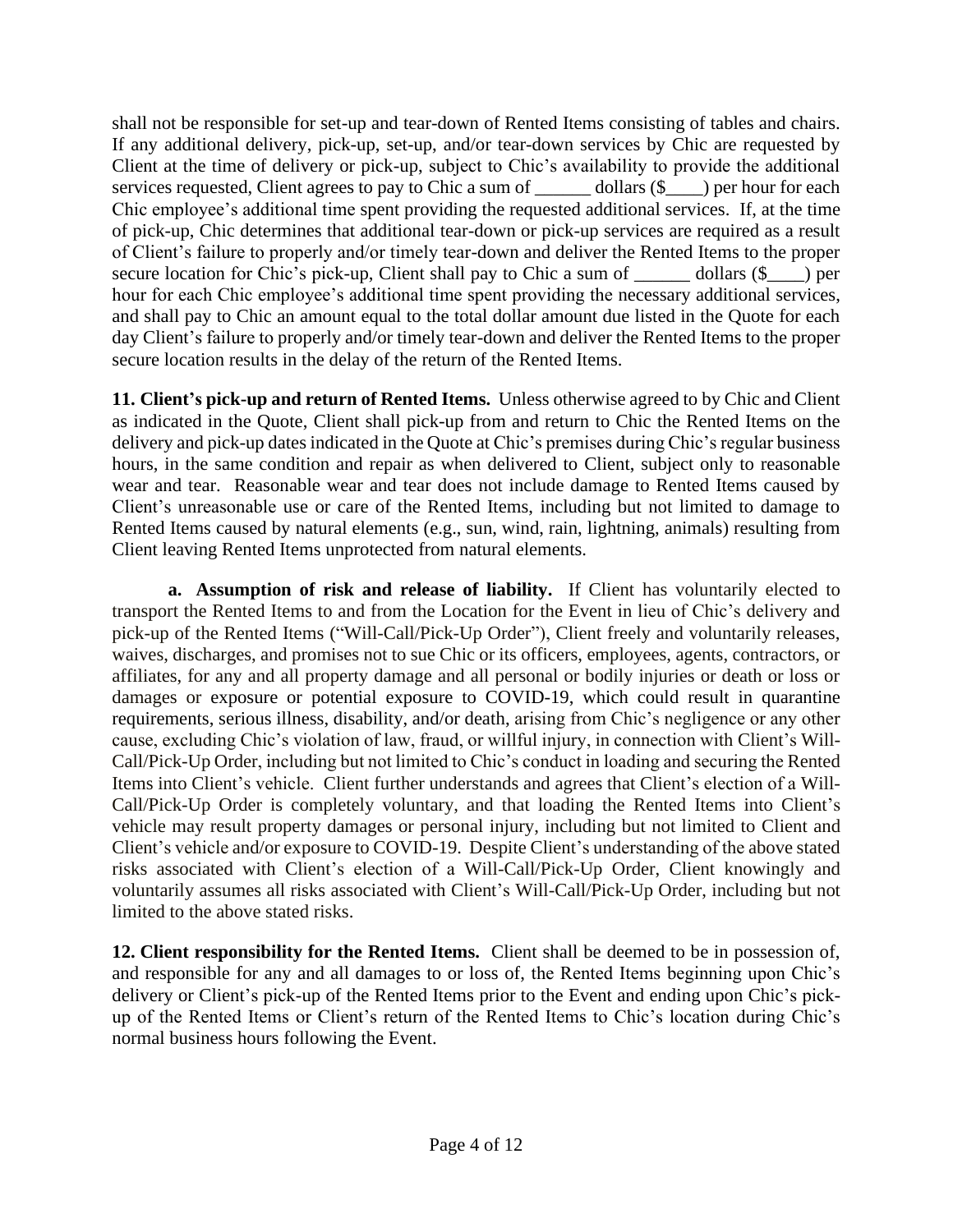**13. Client's use of Rented Items.** Client's use of the Rented Items is limited to the Event Rental only. Client shall not use or allow any person to use the Rented Items in any unsafe or illegal manner or purpose or operate any of the Rented Items in need of repair or when in an unsafe condition or situation. Client shall not misuse, harm, abuse, modify, repair, or allow a lien to be placed upon the Rented Items without Chic's prior written approval.

**14. Client's compliance with all laws.** Client shall be solely responsible for complying with capacity and use requirements which may apply to the Event Rental. Client further agrees to pay all licenses, fines related to capacity and use requirements, fees, permits, or taxes arising from the Event Rental, including any subsequently determined to be due. Additionally, Client agrees to comply with all laws and guidelines established by federal, state, and local governments and health agencies to slow the transmission of COVID-19.

**15. Client's inspection of Rented Items.** Client acknowledges that Client has had an opportunity to personally inspect the Rented Items and has found the Rented Items to be in good condition and suitable for the Event Rental. As applicable, Client agrees to check filters, oil, fluid levels, air pressure, and to clean and visually inspect the Rented Items prior to use and to immediately discontinue use of any malfunctioning Rented Items and notify Chic. Client acknowledges that Chic has no responsibility to inspect the Rented Items while in Client's possession.

**16. Chic's replacement of malfunctioning Rented Items.** If any of the Rented Items become unsafe or in disrepair for any reason, Client agrees to immediately discontinue use of those Rented Items and notify Chic. To the extent reasonably possible, and subject to Chic's available inventory of replacement Rented Items, Chic will repair or replace the Rented Items with similar items in good working order if the defective or unsafe condition of the Rented Items is the result of normal, limited use as authorized in this Agreement. Chic is not responsible for any incidental or consequential damages caused by delays in the repair or replacement of said defective or unsafe Rented Items or otherwise, and Client waives any right or entitlement to any such damages.

**17. Chic's title and ownership of Rented Items.** The Rented Items shall at all times be and remain the sole and exclusive property of Chic. Client shall have only the limited rights to use the Rented Items in accordance with the terms of this Agreement. Chic shall have the right to display notice of its ownership of the Rented Items by an identifying stencil, plate, or other marking, and Client agrees that it will not remove or cover such markings without the prior written permission of Chic. It is expressly intended and agreed that the Rented Items shall be personal property even though they may be affixed or attached to real estate. The Rented Items shall not be removed from the Location without Chic's prior written consent.

**18. Chic's inspection of Rented Items and Location.** Chic shall at all times have the right to enter any premises where the Rented Items may be located, including but not limited to the Location, for purposes of inspecting the Rented Items and/or the Location, observing Client's use of the Rented Items, and removing the Rented Items.

**19. Chic's retaking of Rented Items.** If, for any reason, it becomes necessary for Chic to retake the Rented Items, Client authorizes Chic to retake the Rented Items without further notice or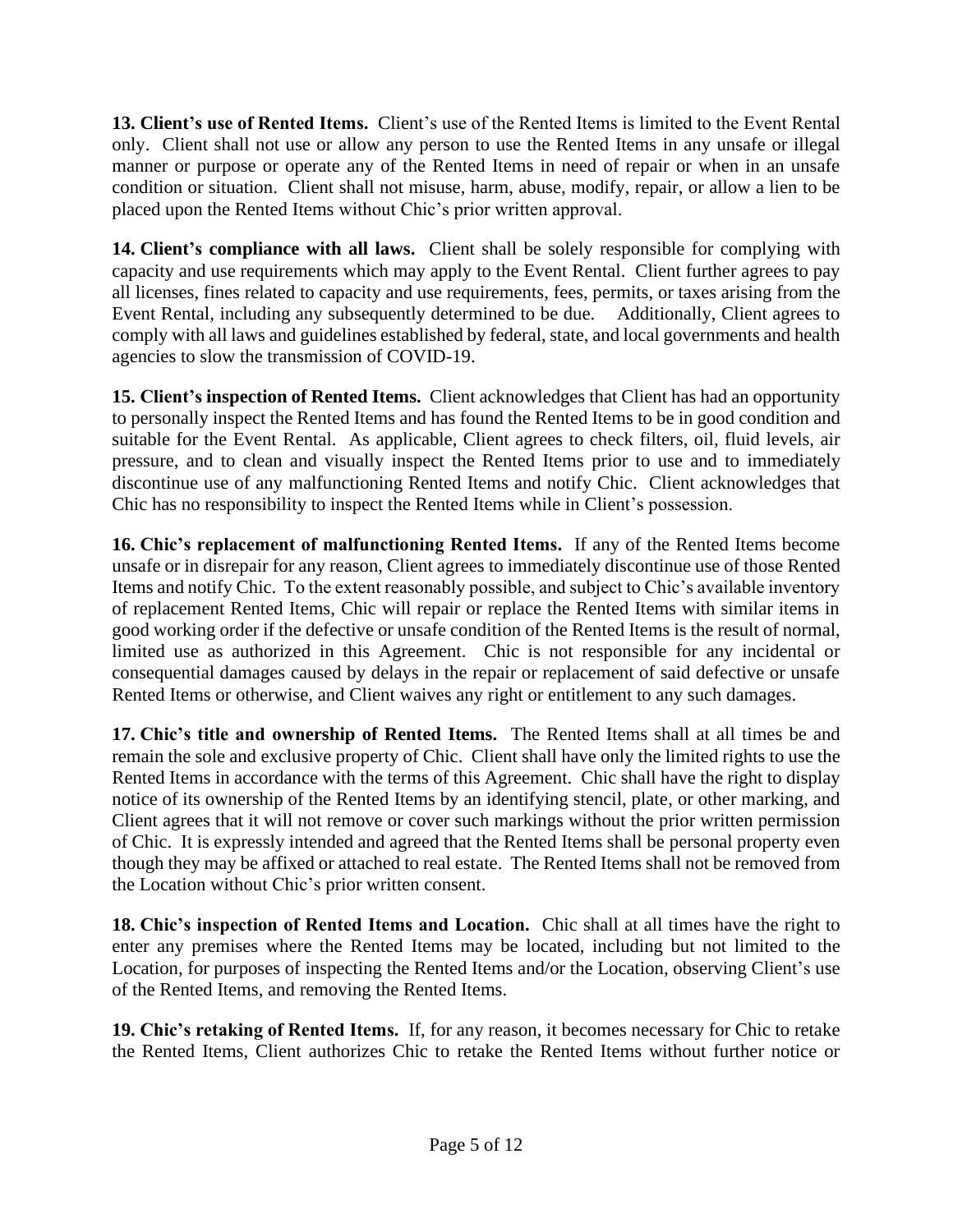further legal process and agrees that Chic shall not be liable for any claims for damage or trespass arising out of Chic's retaking of the Rented Items.

**20. Cleaning and re-packing of Rented Items.** Prior to returning the Rented Items to Chic, Client shall clean and re-pack all Rented Items in boxes provided by Chic. Client agrees that all food and beverage Rented Items (for example, china, glassware, flatware) must be returned to Chic properly rinsed and repacked in boxes provided by Chic. Client agrees that any table linens (e.g., table cloths, napkins) included as Rented Items must be returned to Chic in the Chic-provided linen bags dry and free of any and all waste, and that Client shall not roll up or place any wet linens in any bag, as mildew will result. Client shall pay reasonable cleaning charges for all Rented Items returned dirty. Any damage to linens, including but not limited to mildew, excessive stains, burns, or tears, shall result in additional charges to Client equal to the replacement value of said linens.

**a. Assumption of risk and release of liability.** Client acknowledges and agrees that federal, state, and local governments and health agencies have issued guidance regarding proper methods for safely disinfecting, cleaning, and sanitizing items. Client releases, waives, discharges, and promises not to sue Chic or its officers, employees, agents, contractors, or affiliates, for any exposure or potential exposure to COVID-19, which could result in Client or other individuals experiencing quarantine requirements, serious illness, disability, and/or death, for any claim arising from or relating to Client's cleaning and re-packing of all Rented Items, including Client's failure to comply with federal, state, and local governments' and health agencies' guidance.

**21. Damaged Rented Items.** While the Rented Items are in Client's possession, Client is responsible for any and all damage to Rented Items regardless of how the damage was caused, except reasonable wear and tear. Reasonable wear and tear does not include damage to Rented Items caused by Client's unreasonable use or care of the Rented Items, including but not limited to damage to Rented Items caused by natural elements (e.g., sun, wind, rain, lightning, animals) resulting from Client leaving Rented Items unprotected from natural elements. Client agrees to pay the replacement cost for any and all Rented Items damaged beyond repair.

**a. Damage Waiver.** If Client agrees to the Damage Waiver as indicated in the Quote, and subject to Client taking reasonable precautions to protect the Rented Items, including but not limited to Client's compliance with the terms and conditions of the limited use of the Rented Items as stated above, Chic agrees to modify Client's responsibilities regarding damaged Rented Items, as detailed in this paragraph 20, whereby Chic assumes all risk of damage to Rented Items with the following exceptions: (1) the Damage Waiver does not apply to damages to Rented Items resulting from Client's unreasonable use or care of the Rented Items; (2) the Damage Waiver does not apply to damage to tenting, lighting, flooring, staging, audio-visual equipment, electrical equipment, fork lifts, or scissor lifts; (3) the Damage Waiver does not apply to the following risks which shall at all times be assumed by Client while the Rented Items are in Client's possession: damage or destruction of Rented Items or accessories thereto (e.g., extension cords) caused by vandalism or mischief; (4) the Damage Waiver does not protect Client against theft, mysterious disappearance, or other loss of Rented Items. The Damage Waiver is conditioned upon Client returning to Chic all broken and damaged items, and if Client is unable to do so for safety reasons (e.g., broken glass), Client must email to Chic photos of all broken Rented Items. Any and all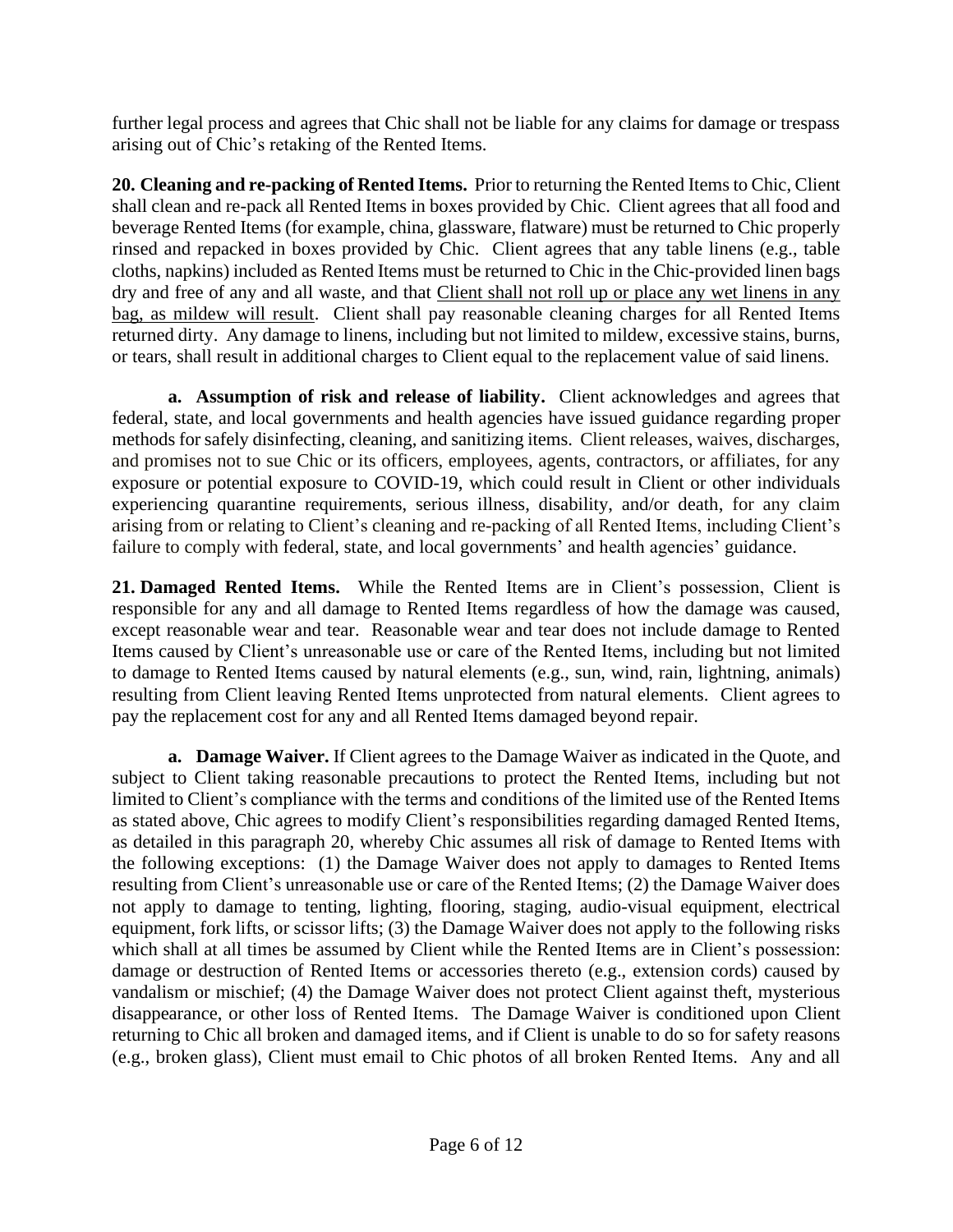Rented Items not returned to Chic or not documented as broken or damaged will be treated as unreturned Rented Items. If customer does not agree to the Damage Waiver, Client agrees to authorize Chic to charge Client's credit card on file with Chic for any damaged or broken Rented Items.

**22. Additional charges for unauthorized use of Rented Items.** Client agrees that, if Client's use of any Rented Items exceeds the use collectively defined above as the Event Rental, Client shall pay to Chic an additional rental amount for the excessively used Rented Items in an amount equal to rental price of each said excessively used Rented Items, plus any damages to the Rented Items caused by the excessive use thereof.

**23. Additional charges for late return of Rented Items.** If Client fails to return the Rented Items to Chic on the date shown for pick-up in the Quote, Client agrees to pay to Chic an amount equal to the total dollar amount due listed in the Quote for each day Client fails to return to Chic the Rented Items.

**24. Additional charges for unreturned Rented Items.** Except as otherwise provided in this Agreement, if Client fails to return to Chic any Rented Items for any reason, including but not limited to theft, loss, or breakage, Client shall pay to Chic an amount equal to the replacement value of the unreturned Rented Items.

# **25. Client use of tents as Rented Items.**

**a. Tent material.** Chic's tents are subject to stretching and retracting of up to 5% of listed sizes. Chic's tents are to be considered temporary shade structures only. Although Chic's tents have been impregnated with waterproofing compound, Chic does not guarantee that its tents are absolutely waterproof.

**b. Weather-related risks.** Client assumes all weather-related risks involved in holding an outdoor tented event. Chic will endeavor to minimize said risk; however, should the tenting become unusable due to high wind, snow, rain, flooding, extreme cold or heat, or any other factor beyond Chic's control, Client remains responsible for making all payments due to Chic under this Agreement.

**c. No cooking under tents.** Client acknowledges and agrees that cooking or heating food under or near tents is strictly prohibited. Client assumes full responsibility and agrees to pay for any and all costs incurred for damage to and/or cleaning of tent tops due to cooking processes under or near tents.

**d. Tent site evaluation; gutters.** Client's use of Chic tents requires an onsite Location visit by Chic prior to the Event Rental, and Client agrees to arrange for said visit to occur no less than seven days prior to the Event. Gutters are only to be installed from tent to tent and must be ordered in advance. Chic will not attach gutters to any other structure or dwelling. Client shall obtain any and all permits required by the applicable building and fire departments prior to Chic's scheduled delivery of tents. If permits are denied for any reason, Chic will not deliver or set-up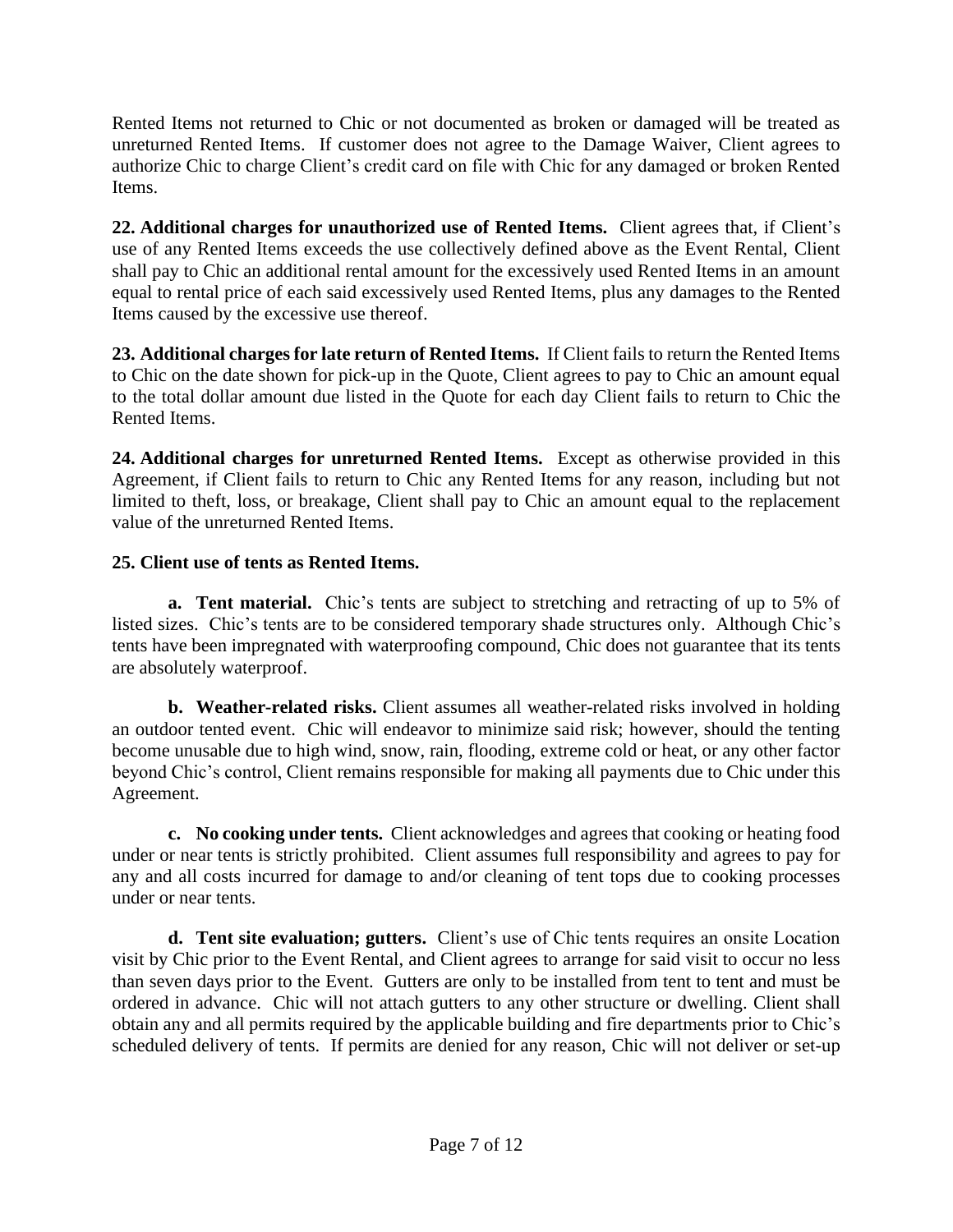tents at the Location. In such cases, Client will not be entitled to a return of the Non-Refundable Deposit and Client remains responsible for any and all other costs incurred by Chic.

**e. Preparation of tent site at Location.** Client agrees to make sure the Location site for the tent is free and clear of all obstacles, natural and man-made, prior to the arrival of Chic's work crew. Client further agrees to have all tents cleared for tear-down and removal prior to Chic's arrival. All non-Rented Items and decorations must be removed and cleared from the tent site. If Client fails to do so, Client shall pay all costs involved for any delay, including but not limited to additional charges for late return of Rented Items.

**f. Electricity use.** Client agrees to provide Chic access and use of electrical and power lines at the Location for the installation and operation of all Rented Items.

**g. Underground utilities.** Client agrees to have clearly marked all underground utilities and related equipment in the vicinity of the area of the Location where the Rented Items will be placed for installation at least one week prior to the arrival of Chic's work crews. Client assumes full responsibility for any and all damages to any underground utilities and related equipment situated on or under the Location. Chic shall not be responsible if Chic strikes any underground utilities during set-up or tear-down of tents at the Location.

**26. Assignments, subleases, loans of Rented Items.** Chic may assign its rights under this Agreement without Client's consent, but will remain bound by all obligations under this Agreement. Client may not sell, sublease, loan, or otherwise encumber the Rented Items without Chic's prior written permission. Any purported assignment by Client is void.

**27. Attorneys' Fees.** In the event Chic or Client files a lawsuit or institutes any other action or proceeding to enforce any rights arising under this Agreement, then the prevailing party in such lawsuit, action, or proceeding shall be paid all reasonable attorneys' fees and costs to enforce that party's rights against the other party. Attorneys' fees and costs are to be set by the court and not by a jury and are to be included in the judgment entered in such proceeding.

**28. Jurisdiction, Venue, and Controlling Law.** Any suit, arbitration, mediation, or other remedial process shall be filed and maintained in Monterey County, California, and Chic and Client consent to the personal and exclusive jurisdiction and venue of these courts. Chic and Client further agree that this Agreement shall be governed by and construed and enforced in accordance with the internal laws of the State of California without reference to California's choice of law rules.

**29. Subject to Valid Laws.** This Agreement is subject at all times to any and all valid laws, ordinances, and governmental regulations, whether federal, state, county, or city, and any modification made to this Agreement by any such law or ordinance or regulation or to the conduct of the parties under this Agreement shall not impose liability on either party for breach of their duties under this Agreement.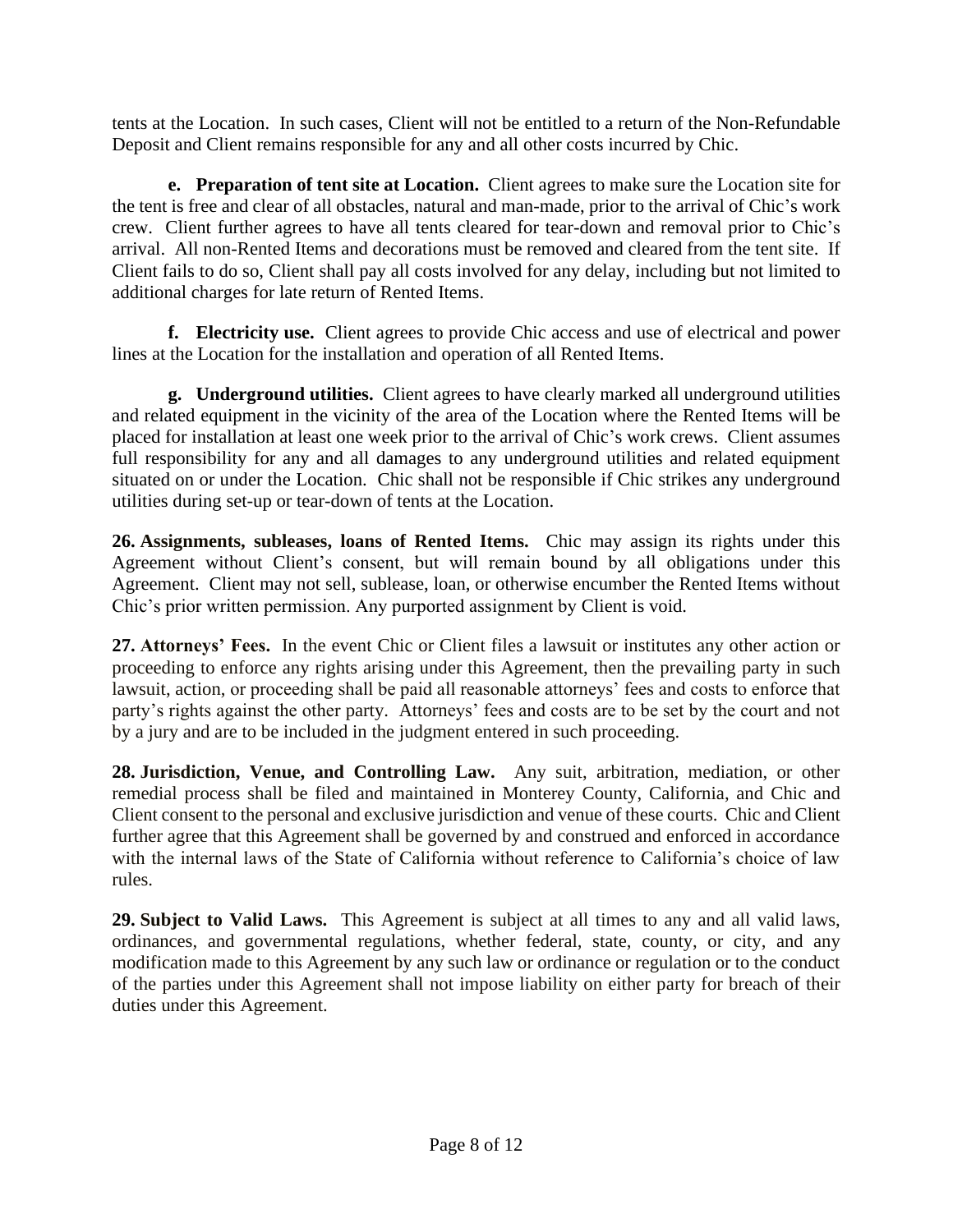**30. Entire Agreement.** This Agreement contains the entire agreement between Chic and Client regarding the subject matter contained in the Agreement, and supersedes all prior and/or contemporaneous agreements, representations, or understandings of Chic and Client, whether written or oral. There are no representations, agreements, arrangements, or understandings, oral or written, between Chic and Client regarding the subject matter of this Agreement which are not fully stated in the Agreement.

**31. Amendments.** This Agreement may not be amended, modified, or supplemented except by a written agreement signed by both Chic and Client.

**32. Severability.** If any of the terms of this Agreement are held to be invalid or unlawful by the final judgment of a court of competent jurisdiction, that invalidity or illegality will not affect the validity of any other portion of this Agreement.

**33. No Waiver.** No waiver by Chic of any provision of this Agreement shall be deemed a waiver by Chic of any other provision of this Agreement or of any subsequent breach by Client of the same or any other provision of this Agreement. No delay of Chic or Client in enforcing any right, remedy, or privilege accorded to Chic or Client by this Agreement or by law shall limit any such rights, remedies, or privileges.

**34. Headings.** The headings in this Agreement are inserted only as a matter of convenience, and in no way define, limit, or extend or interpret the scope of this Agreement or of any particular provision contained in the Agreement.

**35. Construction.** Chic and Client agree that if there is any ambiguity contained in the language of this Agreement, the interpretation of the ambiguous language shall not be construed against Chic.

**36. Time is of the Essence.** Time is of the essence in the performance of Chic's and Client's respective obligations under this Agreement.

**37. Counterparts.** This Agreement may be signed simultaneously in one (1) or more counterparts, each of which shall be deemed an original, but all of which together shall constitute one and the same document.

IN WITNESS THEREOF, Chic and Client have duly signed and entered into this Agreement as of the effective date referenced above.

**CLIENT CHIC EVENTS, INC.**

|            | . . <del>.</del> .        |  |
|------------|---------------------------|--|
| Print name |                           |  |
|            | T+ <sub>c</sub> ۰<br>Ils. |  |

Signature

\_\_\_\_\_\_\_\_\_\_\_\_\_\_\_\_\_\_\_\_\_\_\_\_\_\_\_\_\_\_\_\_\_\_\_\_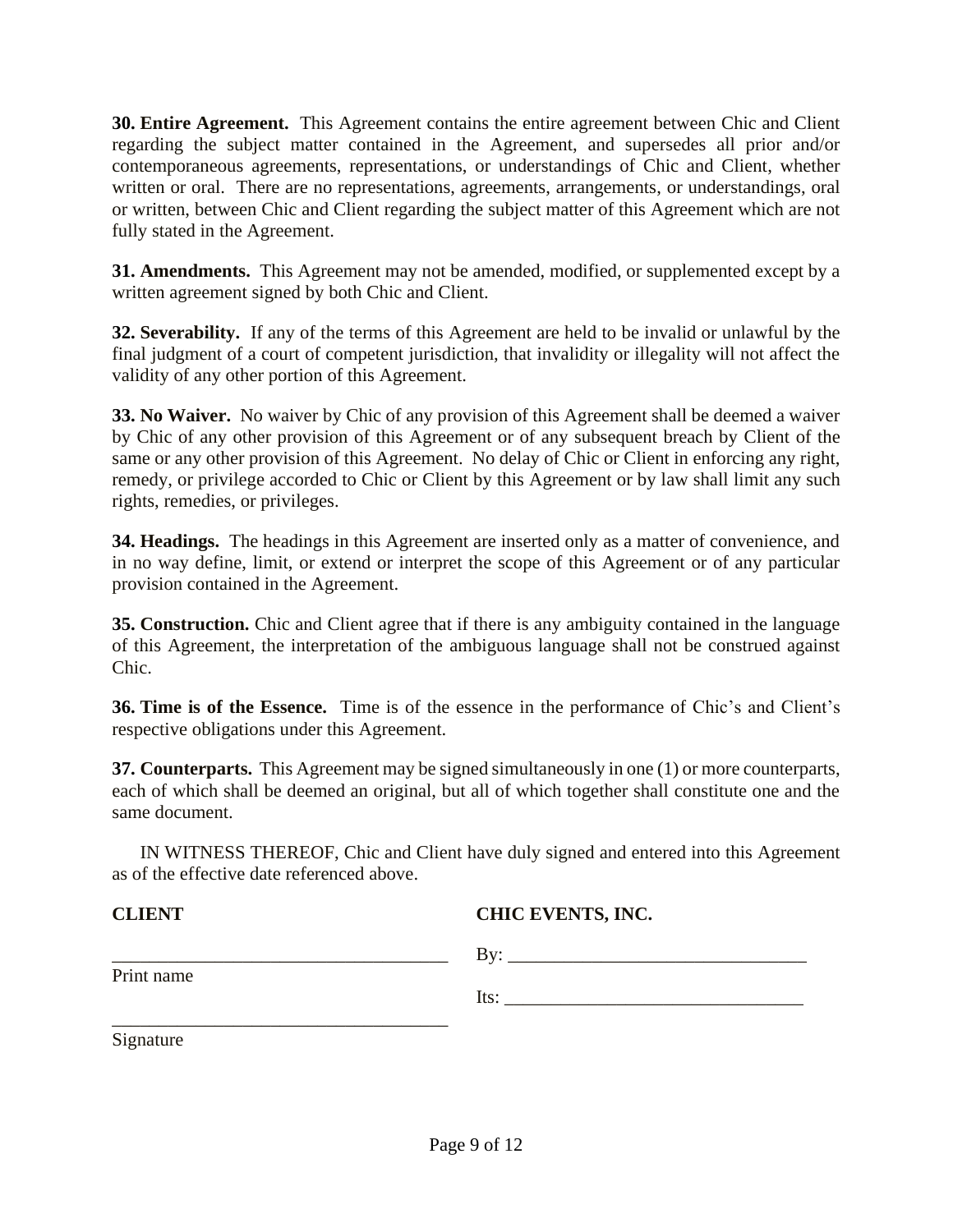Print name

Signature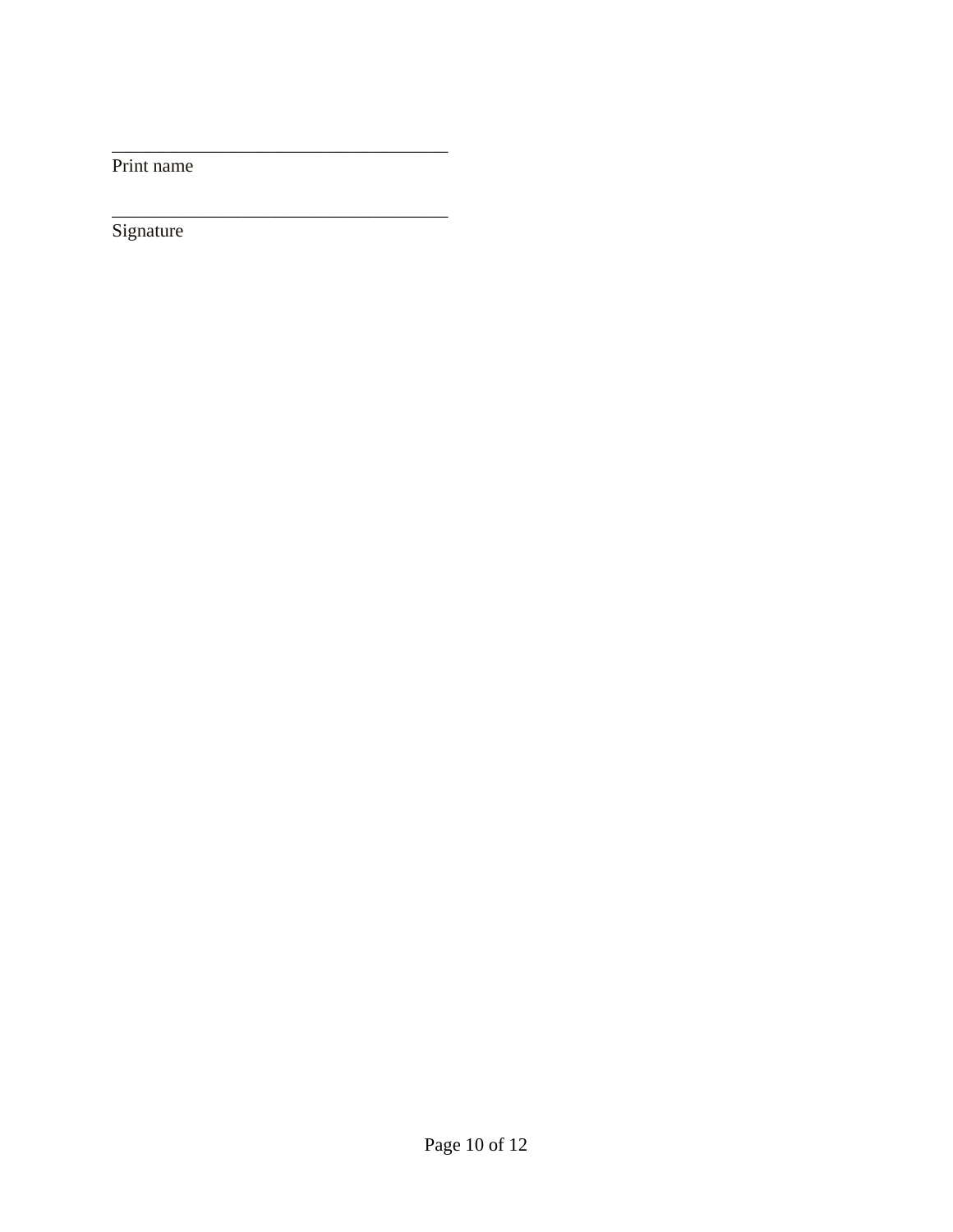### **APPENDIX A**

The 2019 Novel Coronavirus ("COVID-19") has been declared a worldwide pandemic by the World Health Organization. COVID-19 is extremely contagious and is believed to spread mainly from person-to-person contact. As a result, federal, state, and local governments and health agencies have established guidance and protocols to reduce the potential spread of COVID-19. Chic Events, Inc. ("Chic") has taken certain steps to implement such recommended guidance and protocols. Due to the fluctuating nature of COVID-19, Chic may revise its procedures at any time based upon updated recommended guidance and protocols issued by federal, state, and local governments and health agencies.

# **1. Cleaning of Rented Items.**

- All linens are washed at 160 degrees Fahrenheit with soap that kills COVID-19.
- All glassware / flatware / dinnerware is sanitized at 180 degrees Fahrenheit with soap that kills COVID-19.
- All other Rental Items are wiped down with quaternary ammonium chloride solutions. This type of disinfectant has been accepted by the Centers for Disease Control and Prevention ("CDC") and is on the recommended EPA-registered "N list" as an effective treatment of COVID-19. Quaternary ammonium chloride is one of several known disinfectants that can treat COVID-19.

# **2. Delivery and Pick-Up Services.**

#### **a. Chic's delivery and pick-up of Rented Items.**

- All Chic delivery employees are required to use protective equipment, including face coverings and gloves during delivery and pick-up.
- Chic delivery employees comply with physical distancing requirements, where feasible, maintaining at least six (6) feet between those workers loading and unloading Rented Items at delivery facilities and customers and others at drop-off sites.
- Chic delivery employees wipe down and disinfect all equipment, pens, clipboards, and electronic signature pads shared with the Client after each use when shared with customers while performing a delivery. Touch pads and punch keys on terminals such as card readers or handheld digital devices are cleaned and disinfected after every transaction.

#### **b. Client's delivery and pick-up of Rented Items.**

• Chic utilizes work practices, when feasible, to limit the number of people on the jobsite at one time. Clients are required to schedule their pick-up and return of all Rented Items at least twenty-four (24) hours in advance.